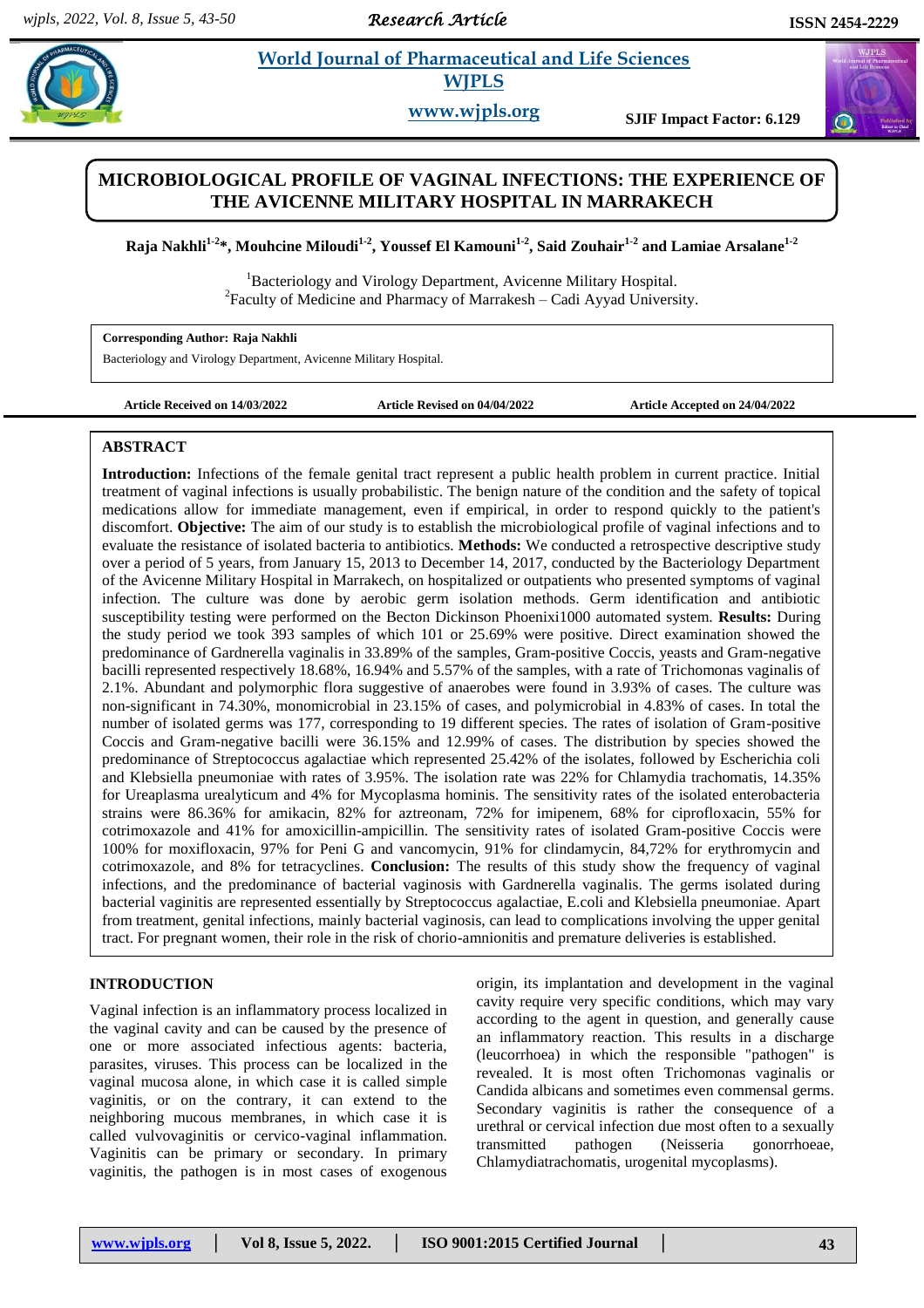Bacterial vaginosis (in principle without inflammation) is a complex process resulting from an imbalance in vaginal antibiosis, usually exerted by certain species of lactobacilli which play an inhibitory role for other bacteria, in particular Gardnerella vaginalis. For a long time, it was thought that these lactobacilli produced lactic acid, from the glycogen contained in the intermediate cells of the vaginal squamous epithelium. The acid produced would maintain an acidic PH unfavorable to the survival of other bacteria. In fact, the role of these lactobacilli as a factor stimulating glycogenesis has never been established with certainty. It would seem that their protective effect is rather linked to the action of certain enzymes (endopeptidases) produced by these bacteria and of toxic metabolites which accumulate during the multiplication and survival of these bacteria. The lactobacillary flora is itself controlled by the presence of bacteriocins called Lactocins produced by a majority of the species usually found in the natural cavities of humans.

The notion of flora imbalance presupposes knowledge of a normal reference flora; however, this remains poorly defined. Moreover, the degradation of the genital flora is not univocal, hence the notions of flora imbalance without vaginosis, partial vaginosis or aerobic vaginitis and the need to define vaginosis on the basis of precise criteria [1]. It is clear that "bacterial vaginosis" is the result of a complex phenomenon in which numerous cofactors are involved that are not yet fully recognized (hormonal variations, antibiotic therapy, foreign bodies), resulting in a temporary disturbance of the vaginal ecosystem; it is therefore more accurately a "vaginal bacteriosis".

### **MATERIALS AND METHODS**

This is a retrospective descriptive study, covering a period of 5 years, from January 15, 2013 to December 14, 2017, conducted in the Bacteriology Department of the Avicenne Military Hospital in Marrakech. All patients followed as outpatients or hospitalized and having benefited from a vaginal swab for cytobacteriological study were included in our study. The sample was taken after stopping any local or general antibiotic therapy and in the absence of local cleansing on the day of the examination. The patient must not have urinated for at least two hours. The sample should be taken outside the menstrual period and away from sexual intercourse. On inspection, the macroscopic appearance is noted, i.e. the presence of leucorrhoea, its color, odour and the appearance of the cervix. Vaginal sampling is most often done by swabbing, in which case a maximum amount of serum and cells must be collected. They are done at the level of the vaginal cul de sac to look for infectious agents responsible for vaginosis or vaginitis. After the speculum is placed, two swabs are "loaded" by sweeping the vagina from top to bottom, one is "discharged" onto two slides for direct examination, the other will be used for culture. In case of cervicitis, suspected chorio-amniotitis or upper infection, after

cleaning the ectocervix, the endocervix should be swabbed with a suitable swab for Chlamydia trachomatis, which is performed by immunochromatography from the first urine stream. The direct examination after Gram staining gave information on the morphology of the bacteria, their grouping and their staining affinity In case of anaerobic infection, it showed an abundant and polymorphic bacterial flora. Culturing was done on mannitol agar (Chapman), columbia agar with 5% sheep's blood and on cooked horse's blood agar with a vitamin mixture. Each of these media was streaked and incubated at 37°C in a 5% aerobic atmosphere for 24-48 hours in the oven. The identification of bacterial strains was based on the study of the bacterial family, their morphological, cultural and biochemical characteristics. The precise identification of the bacteria (genus and species) was carried out by automated method on Phoenix i1000 (Becton Dickinson) which allows at the same time the determination of the sensitivity to a panel of antibiotics by the method of the minimal inhibitory concentrations (MIC) or with the help of galleries Api 20 E (Biomérieux).

The data collected were entered and processed using Microsoft Excel 2010 software. The qualitative variables were expressed as numbers and percentages, and the quantitative variables were expressed as averages.

### **RESULTS**

The number of vaginal swabs performed in our study over a period of 5 years (2013-2017) was 393, of which 101 cases of vaginal infections were diagnosed (26%). In our study the majority of patients were outpatients with a rate of 92%. While patients hospitalized in the general surgery department represented 4.95% with a rate of 2.97% in the internal medicine department (Figure 1).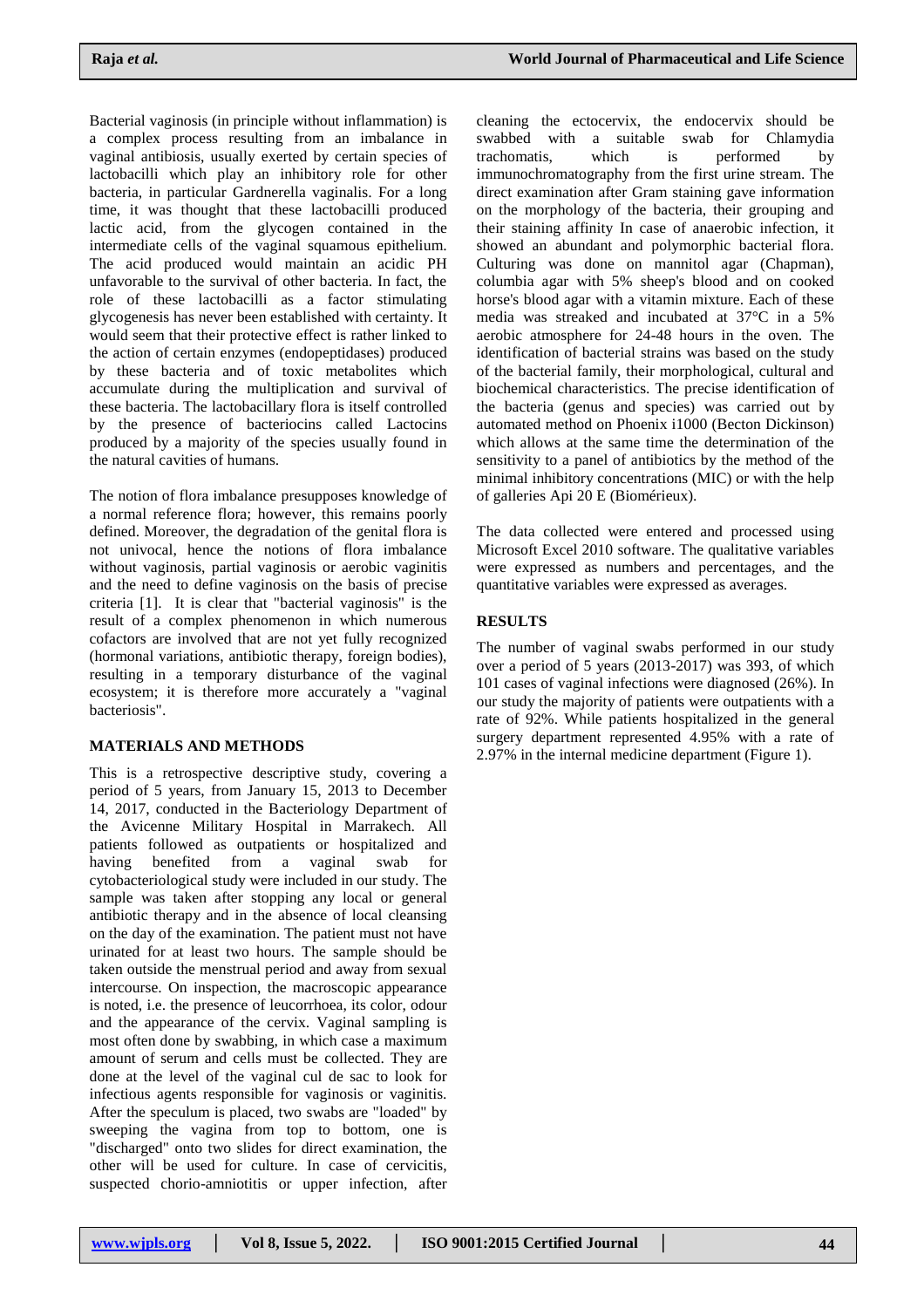

On fresh examination, the presence of many leukocytes was noted, with the presence of Trichomonas vaginalis in 10 samples, i.e. 2.1%. Direct examination after Gram staining showed Gram-positive bacilli in 60.32%, clue cells suggestive of Gardnerella vaginalis in 33.89%, Gram-positive Coccis in 18.68%, yeasts in 15.38%, and Gram-negative bacilli in 5.57%, with the absence of the germ in 11.47% of the specimens taken (Figure 2).



**Figure 2: Direct examination results after Gram stain.**

The culture was non-significant in 292 cases (74.30%), monomicrobial in 31 cases (23.15%), and bimicrobial in 19 cases (4.83%) (Figure 3).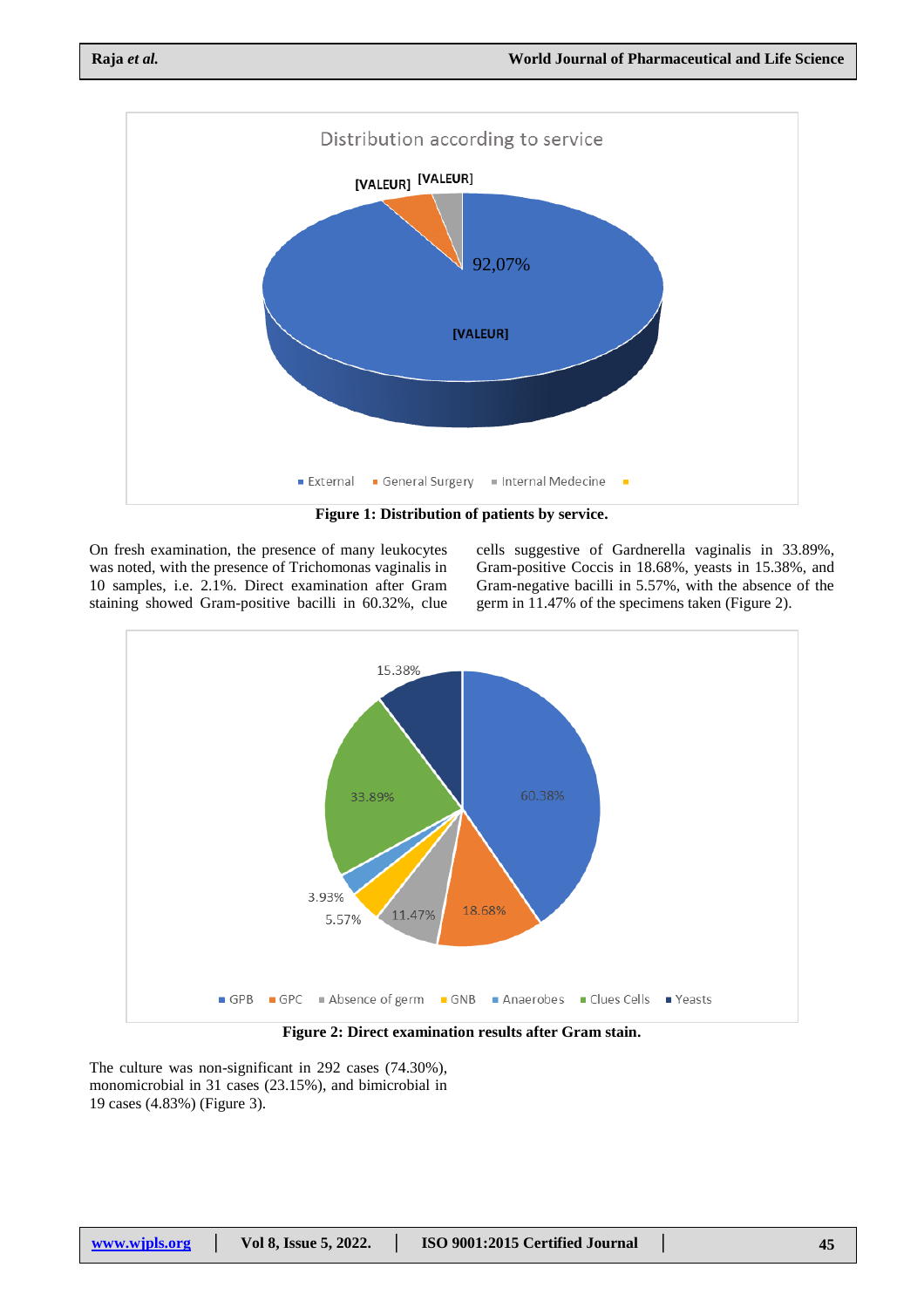

The number of positive cultures was 25.69% with 177 germs isolated, distributed over 19 different species. The rates of isolation of Gram-positive Coccis and Gramnegative bacilli were 36.15% and 12.99% respectively. The distribution by families showed the predominance of

Gardnerella vaginalis which represented 33.89% of the isolates, followed by Streptococci (33.33%) and Yeasts (16.94%) and then Enterobacteriaceae which occupied the fourth place with a rate of (12.42%) (Figure 4).





The distribution by species showed the predominance of clues cells evoking Gardnerella vaginalis which represented (33.89%) of isolates, followed by Streptococcus agalactiae (25.42%), Candida albicans (9.03%), E.coli and Proteus mirabilis by rates of (3.95%) (Table I).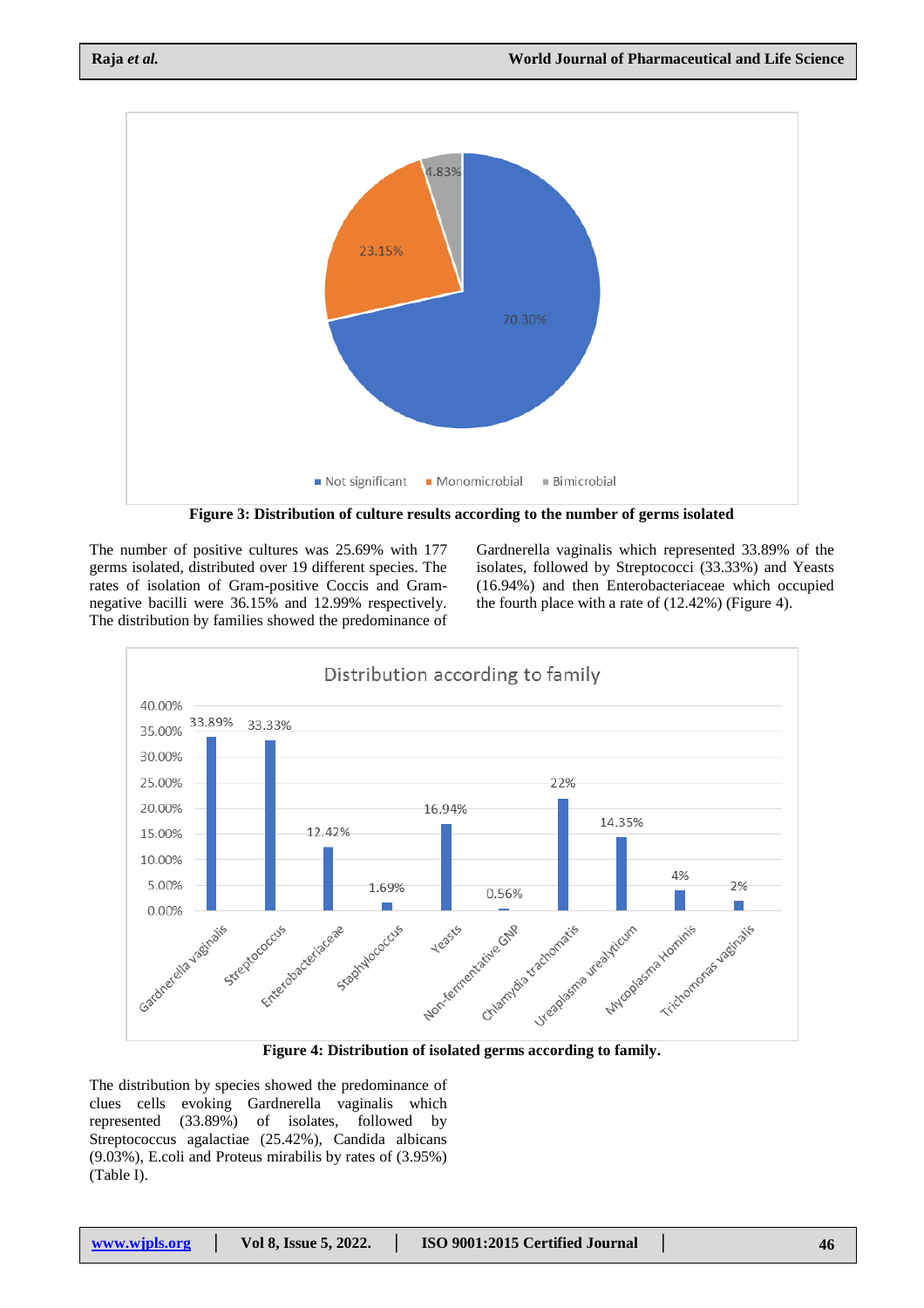#### **Table I: Distribution of isolated germs.**

| Germs                                | <b>Number</b>           | Percentage (%) |
|--------------------------------------|-------------------------|----------------|
| Gardnerella vaginalis                | 60                      | 33,89          |
| Gram positive cocci                  | 64                      | 36,15          |
| Enterococcus faecalis                | $\overline{2}$          | 1,12           |
| <b>Streptococcus</b>                 | 59                      | 33,33          |
| Streptococcus agalactiae (B)         | 45                      | 25,42          |
| Streptococcus uberus                 | $\overline{5}$          | 2,82           |
| Streptococcus A                      | $\overline{4}$          | 2,25           |
| Streptococcus acidominimus           | 1                       | 0,56           |
| Streptococcus anginous               | 1                       | 0,56           |
| Streptococcus bovis                  | $\overline{3}$          | 1,69           |
| <b>Staphylococcus</b>                | $\overline{\mathbf{3}}$ | 1,69           |
| Staphylococcus aureus                | 1                       | 0,56           |
| Staphylococcushaemolyticus           | $\overline{2}$          | 1,12           |
| <b>Gram-negative bacilli</b>         | 23                      | 12,99          |
| Enterobacteriaceae                   | 22                      | 12,42          |
| Escherichia coli                     | 7                       | 3,95           |
| Enterobacter cloacae                 | $\mathbf{1}$            | 0,56           |
| Proteus mirabilis                    | $\overline{7}$          | 3,95           |
| Proteus vulgaris                     | 1                       | 0,56           |
| Klebsiella pneumoniae                | 6                       | 3,38           |
| Non-fermenting Gram-negative bacilli | 1                       | 0,56           |
| Pseudomonas aeruginosa               | $\mathbf{1}$            | 0,56           |
| <b>Yeasts</b>                        | 30                      | 16,94          |
| Candida albicans                     | 16                      | 9,03           |
| Candida glabrata                     | $\mathbf{3}$            | 1,69           |
| Candida tropicalis                   | $\overline{\mathbf{1}}$ | 0,56           |
| <b>Total</b>                         | 177                     | 100            |

In our study, we studied the sensitivity of the most frequently isolated bacteria. The rate of Streptococcus agalactiae (B) was 25.42%, and had a sensitivity rate of 100% to moxifloxacin, oxacillin and ceftriaxone. The amoxicillin-ampicillin, levofloxacin,

linezolid, teicoplanin, vancomycin, Peni G and pristinamycin showed good activity on Streptococcus B isolates, while high rates of isolate resistance were noted for tetracycline (92%), cotrimoxazole and erythromycin (14%) (Figure 5).



**Figure 5: Susceptibility rate of Streptococcus agalactiae (B) isolates.**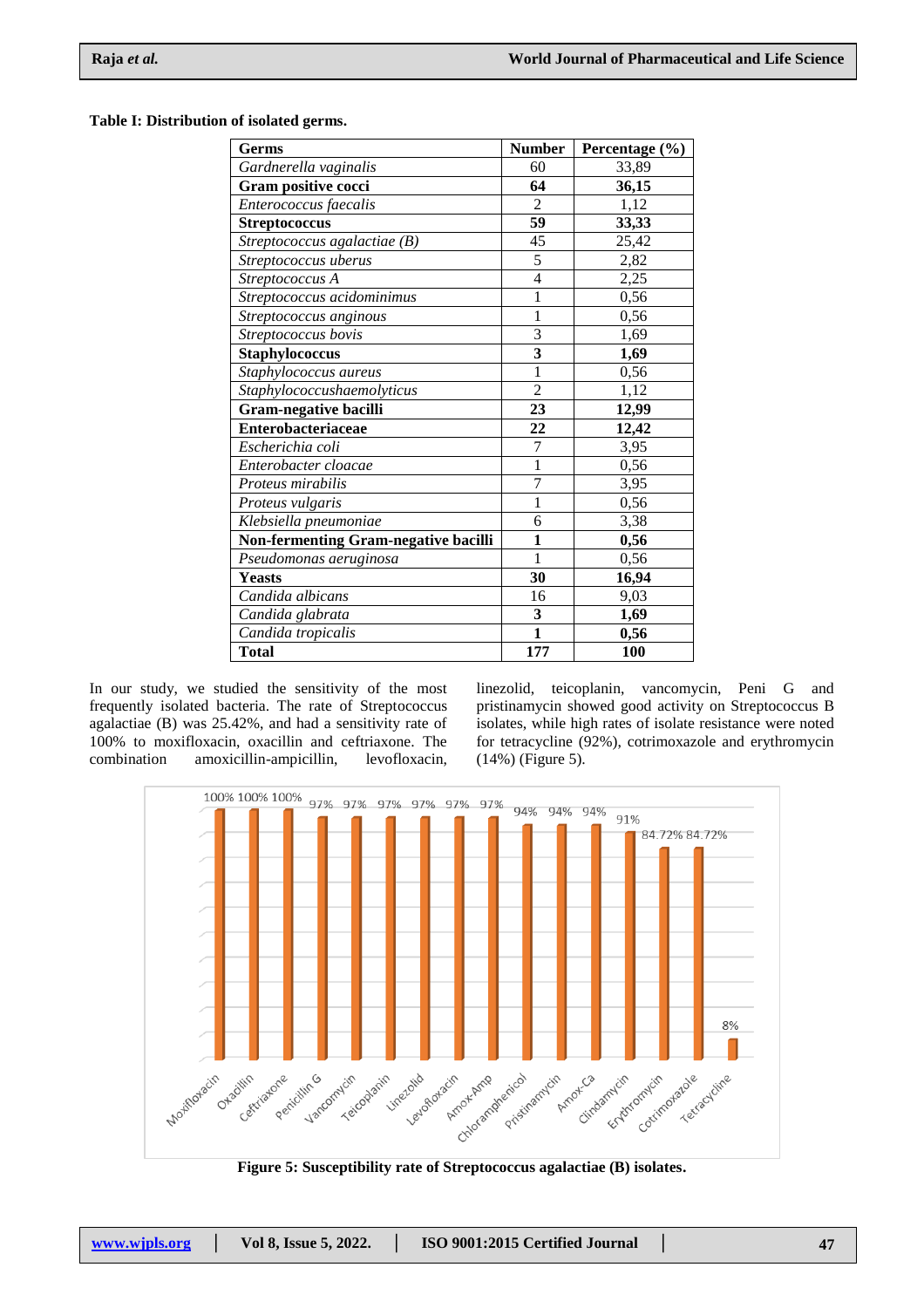Enterobacteriaceae isolates represented 12.42%, and showed a high rate of resistance to Amox-Amp (68.18%), nitrofurantoin (45.45%) and cotrimoxazole (18.18%). Aztreonam, imipenem, amikacin, norfloxacin, ceftazidime, ciprofloxacin, ertapenem, fosfomycin, ceftriaxone were the most effective antibiotics on enterobacteria isolates. We isolated 11 multidrugresistant bacteria, representing 6.21% of the isolates. Enterobacteriaceae resistant to third-generation cephalosporins (3GC) were predominant, representing 100% of MRB and 45.83% of enterobacteriaceae. ESBLproducing Enterobacteriaceae represented 5.64% and 90.90% of BMR, including 4 strains of E.coli and Klebsiella pneumoniae (4%), and 2 strains of Proteus mirabilis (2%). One cephalosporinase-producing Enterobacter cloacae strain was isolated representing 9.09% of the MRB. No methicillin-resistant Staphylococcus aureus (MRSA) was isolated. No strains of Acinetobacter baumannii multi-resistant to betalactam were isolated. No glycopeptide-resistant Enterococcus faecium or ceftazidime and/or carbapenem-resistant Pseudomonasaeruginosa were isolated.

## **DISCUSSION**

Bacterial vaginosis is a very common infection. However, it is very difficult to determine its exact prevalence because the figures vary greatly depending on geographic location, patient age, socioeconomic background, type of consultation and pregnancy status. The prevalence of bacterial vaginosis is generally estimated to be between 15 and 30%, but some studies show higher prevalences (61% in an STI consultation) or sometimes much lower (from 4.9% to 20% in pregnant women). It seems reasonable to consider that the prevalence in Europe is around  $10\%$ .<sup>[2]</sup> In our study, vaginitis accounted for 26% of cases; similar results to those in our study have been reported in Cameron, France and China with respective rates of 28%, 30% and 24%. [3-5] The cultures were monomicrobial in 23.15% of cases and polymicrobial in 4.83% of cases. Similar results were reported in Cameron with a rate of 24.66% for monomicrobial cultures and 2% for polymicrobial cultures. In France, the rate was higher with 60.9% of monomicrobial cultures and 8.9% of polymicrobial cultures.[3-4]

Bacterial vaginosis is one of the most frequent causes of leukorrhea in genitally active women. Since the description of the syndrome by Gardner and Dukes in 1955, this condition has been the subject of numerous studies. Several studies have drawn attention to the pathogenic role of Gardnerella vaginalis. This bacterium is present in small amounts in healthy women  $\approx 105$ CFU/ml exudate); it becomes the dominant bacterium in more than 80% of women with bacterial vaginosis (10 7 ~t 109 CFU/ml exudate) [6]. Our study showed the predominance of Gram-positive bacteria (GPB) with a rate of 60.32%; the rate of isolation of GNB was 5.57%, the most frequently isolated species was Streptococcus

agalactiae with a rate of 25.42%, with the second ranking for Gardnerella vaginalis by an isolation rate of 33.89%, and 16.94% for Candida. A study carried out in France by Bohbot et al showed results similar to those of our study, Gram-positive bacteria were predominant with a rate of 60.54% and Streptococcus agalactiae was the predominant pathogenic species with a rate of 29.72%. The isolation rate of Gardnerella vaginalis was 46.7%.<sup>[3]</sup> Among the GNB we noted the predominance of enterobacteria representing 12.99% of isolates, Escherichia coli and Proteus mirabilis were the most frequently isolated species with rates of 3.95%. These results are close to those reported by Bohbot et al where enterobacteria were isolated in 11% of cases.<sup>[3]</sup> The existence of bacterial vaginitis facilitates the acquisition of STIs such as Neisseria gonorrhoeae and Chlamydia trachomatis infections.<sup>[2]</sup> The most frequent STIs are manifested mainly by cervicitis (gonorrhoeae, Chlamydia), the clinical picture of which is different from that of vaginitis. In contrast, trichomoniasis often presents as vaginitis (associated with cervicitis). It should be noted that cases of STI are associated with other infections (vaginosis or mycotic vaginitis).<sup>[3]</sup> In our study Trichomonas vaginalis infection represented a rate of 2.1% close to that described by Tibaldi et al where trichomoniasis represents 1.6%.[7]

In women, gonococcal infection is asymptomatic in 70% of cases.<sup>[8,9]</sup> When it is symptomatic, it is most often manifested by a discrete cervicitis with a normal-looking cervix or sometimes an inflamed cervix with pus coming from the cervical orifice.<sup>[8-10]</sup> In our study, no case of gonococcus was identified because the woman was an asymptomatic carrier and the germ was fragile. Chlamydia infection is most often asymptomatic in 50- 90% of cases in women.<sup>[9]</sup> In our study the rate of chlamydia was 22%, a slightly lower rate of 13% was described in the United States by Bautista et al.<sup>[11]</sup> The rate of Ureaplasma urealyticum and Mycoplasma hominis were respectively 14.35% and 4%, similar results were reported by Bitew et al by rates of 16.9% Ureaplasma urealyticum and 1.7% for Mycoplasma hominis. [12]

In our study, Gram-positive bacteria expressed a high rate of resistance to tetracycline (92%). Moxifloxacin, clindamycin, vancomycin, erythromycin were the most sensitive antibiotics. Clindamycin was sensitive to all gram-positive bacteria, and erythromycin was sensitive to 84.72% of Streptococci which is in line with the study of Mulu et al, where clindamycin was sensitive to all strains and erythromycin was sensitive to gram-positive bacteria.<sup>[13]</sup>

Table II compares the susceptibility profile of Grampositive bacteria in vaginal infections between different studies.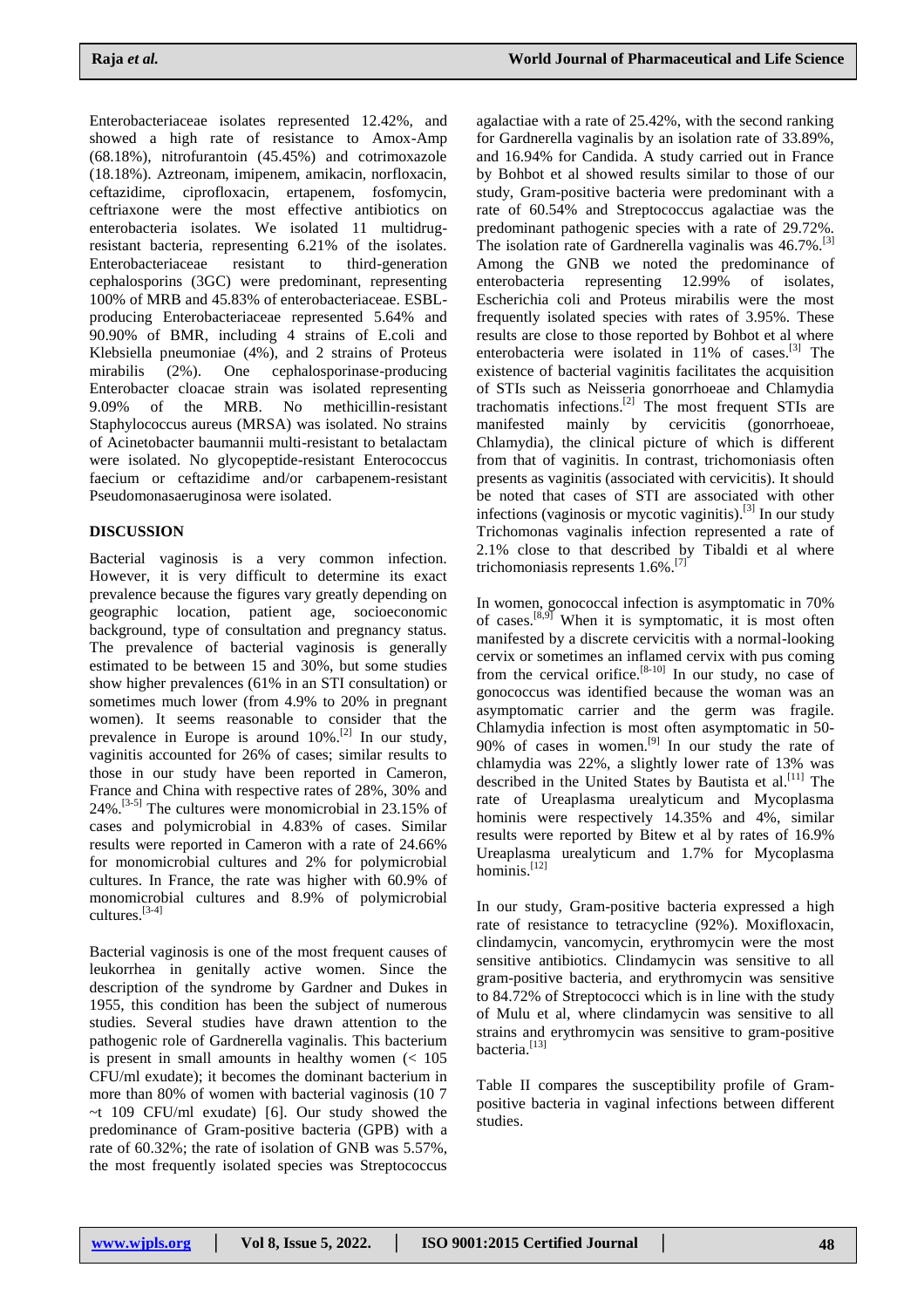| <b>Authors of the study</b> |          | Gram positive bacteria                 |                                 |  |
|-----------------------------|----------|----------------------------------------|---------------------------------|--|
| (year)                      | Country  | <b>Most Active Antibiotics</b>         | <b>Least active antibiotics</b> |  |
| Bitew et $(2017)^{[12]}$    | Ethiopia | Cefoxitin Tobramycin                   | Peni G Tetracycline             |  |
|                             |          |                                        | Erythromycin                    |  |
| Mulu et al $(2015)^{[13]}$  | Ethiopia | Clindamycin Ciprofloxacin Erythromycin | Ampicillin Cotrimoxazole        |  |
|                             |          | Norfloxacin                            | Amoxicillin                     |  |
| Our Study                   | Morocco  | Clindamycin Vancomycin Erythromycin    | Cotrimoxazole Tetracycline Peni |  |
|                             |          | Moxifloxacin                           | G                               |  |

| Table II: Comparison of GPB susceptibility profile in vaginal infections between different studies. |  |  |  |
|-----------------------------------------------------------------------------------------------------|--|--|--|
|-----------------------------------------------------------------------------------------------------|--|--|--|

Concerning GNB, the strains of enterobacteria isolated in our study expressed a high rate of resistance to the combination amoxicillin-ampicillin 58%. Amikacin and imipenem were the most active antibiotics with a sensitivity rate of 86.36% and 72% on isolates. In the study by Bitew et al amikacin and tobramycin were the most active antibiotics on GNB, these bacteria showed a high rate of resistance to the combination amoxicillinampicillin.<sup>[12]</sup>

In vaginal infections, ciprofloxacin and cotrimoxazole are the most frequently prescribed antibiotics.

The table III compares the sensitivity profile of GNB in vaginal infections between different studies.

|  |  |  | Table III: Comparison of GNB sensitivity profile in vaginal infections between different studies. |
|--|--|--|---------------------------------------------------------------------------------------------------|
|--|--|--|---------------------------------------------------------------------------------------------------|

| Authors of the study (year) |          | Gram negative bacteria         |                                      |
|-----------------------------|----------|--------------------------------|--------------------------------------|
|                             | Country  | <b>Most Active Antibiotics</b> | <b>Least active antibiotics</b>      |
| Bitew et al $(2017)^{[12]}$ | Ethiopia | Amikacin Tobramycin            | Amoxicillin-Ampicillin               |
| Mulu et al $(2015)^{[13]}$  | Ethiopia | Ciprofloxacin Norfloxacin      | Cotrimoxazole Amoxicillin            |
|                             |          | Gentamicin                     |                                      |
| Koanga et al $(2015)^{[4]}$ | Cameron  | Imipenem Amikacin              | Ciprofloxacin                        |
|                             |          | Fosfomycin                     | 3rd generation cephalosporins        |
| Our Study                   | Morocco  | Amikacin Imipenem              | Amoxicillin-Ampicillin Cotrimoxazole |
|                             |          | Ciprofloxacin Aztreonam        |                                      |

According to these results, it would be preferable to avoid prescribing amoxicillin-ampicillin and tetracycline in the treatment of vaginal infections, as the rate of resistance for these antibiotics was high for GNB, which could be at the origin of the emergence and diffusion of MRB (Multi-resistant bacteria). The evolution of community resistance of enterobacteria to antibiotics is a real phenomenon. It exposes difficulties in the therapeutic management of infections. The current control of this phenomenon is a real emergency and requires the involvement of public authorities.<sup>[14]</sup>

In our study, we isolated 11 MRB representing 6.21% of isolates, on the other hand the study of Sbiti et al reported 12.2% of MRB in  $2017$ .<sup>[15]</sup> According to the results of our study, 95.8% of MRB identified were E.coli and Klebsiella spp strains which is consistent with the study of Sbiti et al.<sup>[15]</sup> The multidrug resistance observed in some pathogens is of particular concern. It greatly reduces and sometimes completely eliminates the effective therapeutic arsenal against infections caused by these pathogens with a consequent negative impact on clinical outcomes. [16]

### **CONCLUSION**

Bacterial vaginitis and vaginosis are more likely to occur as a result of a vaginal imbalance in the patient, the causes of which are multiple. The precise analysis of the

factors, which can be of endogenous origin, linked to the patient, or exogenous, linked to the environment, must lead to a personalized treatment. These are the frequent infectious problems in women. Vaginitis is due either to bacteria or parasites, or more frequently to Candida. Whitish, creamy, abundant discharge and severe itching are often the signs of candida vaginitis. Yellowish, foulsmelling, little itching discharge is more likely to be a sign of bacterial vaginitis. The mucous membranes of the vagina are normally protected in an acidic environment, an environment generated by lactobacillus acidophilus which acidifies the vaginal environment. A poor diet and an unbalanced intestinal flora, a weak immune system, insufficient local hygiene or, on the contrary, an overly aggressive one, will provide the bed for vaginitis.

Our study has highlighted the great etiological diversity of female genital infections with a predominance of bacterial vaginosis due mainly to Gardnerella vaginalis but also an important frequency of bacterial vaginitis represented essentially by Streptococcus agalactiae, E.coli and Klebsiella pneumoniae. The low rate of sexually transmitted infections (STIs) must be confirmed by other studies (immunochromatography) to look for Chlamydia trachomatis, Neisseria gonorrhoeae, Ureaplasma urealyticum, Mycoplasma hominis and others.